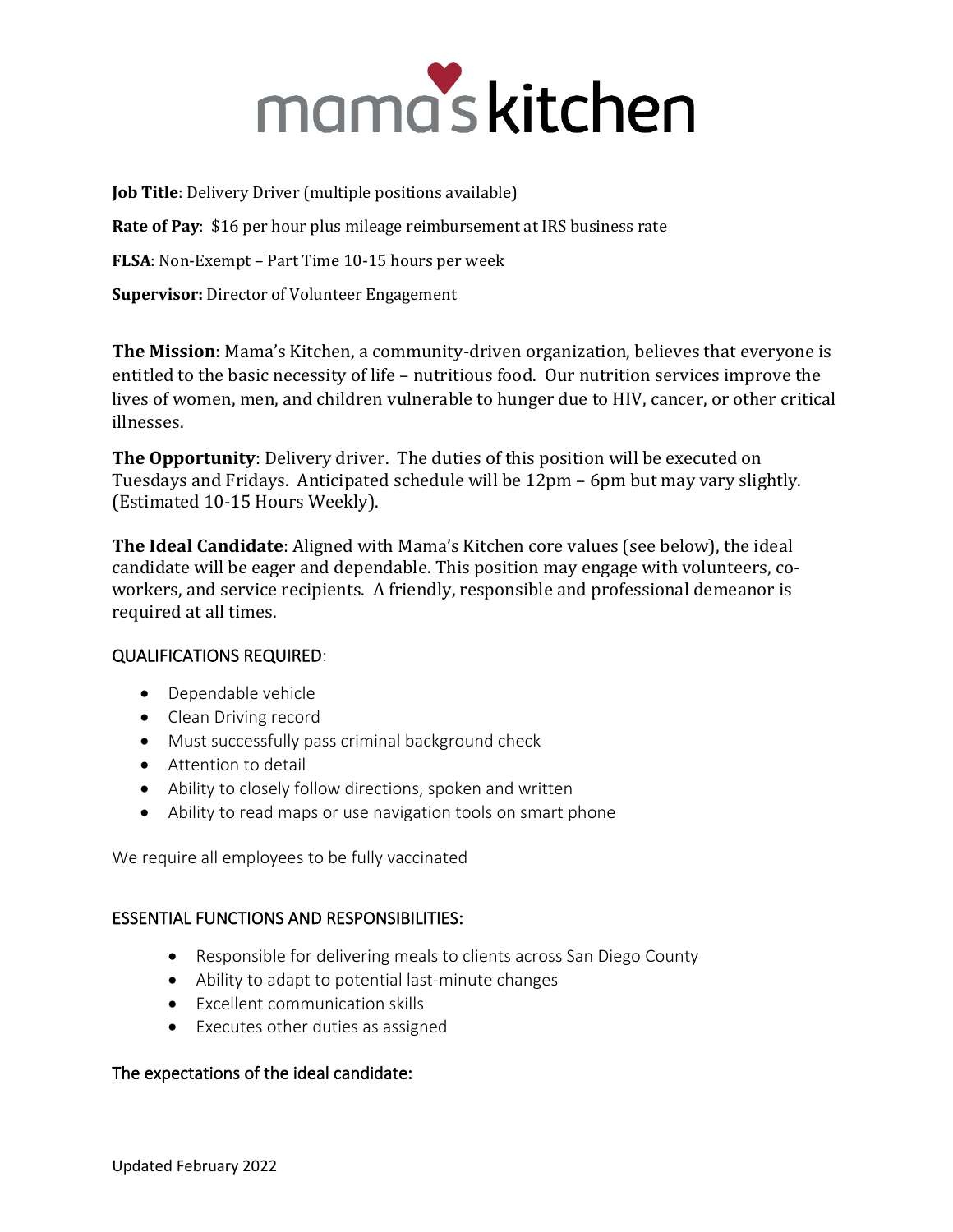- Self-led: Knows and completes responsibilities in assigned timelines, asks for clarifications when needed
- Sensitive to the circumstances and needs of the critically ill, as well as people with mental health and substance abuse issues
- Customer oriented: Works well with all stakeholders and promotes a positive image of the agency and works diligently to resolve customer issues
- Poised: able to maintain a calm, positive and constructive attitude during interactions with diverse populations, sometimes in challenging situations

**Physical demands***:* While performing duties of job, you will be required to get in and out of your vehicle multiple times per shift, drive, walk; sit; use hands to handle objects, tools, or controls; reach with hands and arms; talk and hear. Employee must bend, stoop and lift and/or move up to 65 pounds unassisted on a regular basis. Specific vision abilities required by the job include close vision, distance vision, color vision, peripheral vision, depth perception, and the ability to adjust focus.

**COVID-19:** We require all employees to be fully vaccinated and provide proof of vaccination upon hire.

## **Vision Statement:**

We envision a community where all individuals with critical illnesses are no longer vulnerable to hunger.

## **Mission Statement**:

Mama's Kitchen believes that everyone is entitled to the basic necessity of life – nutritious food. Our services improve the health and well-being of individuals and families vulnerable to malnutrition due to critical illnesses.

### **Mama's Kitchen Core Values**

**Dignity and Respect**: Focus on the individual is at the heart of everything we do at Mama's Kitchen. Mama's Kitchen fosters a community where mutual respect and dignity are preserved by promoting humanity, compassion and empathy towards our clients, donors, volunteers and staff.

**Reliability**: Mama's Kitchen is resourceful, efficient, and flexible. Our clients tell us that reliability is what sets Mama's apart from other organizations.

**Integrity**: Guided by honesty, loyalty and a commitment to confidentiality, Mama's Kitchen is responsive to the needs of all our clients, volunteers, donors and staff. We pride ourselves in doing what we say we are going to do.

**Diversity**: Mama's Kitchen is an all-inclusive family. We foster a welcoming environment and embrace all members of the community without judgment.

**Team Work**: Mutual effort and unity are the ingredients that allow our mission to succeed.